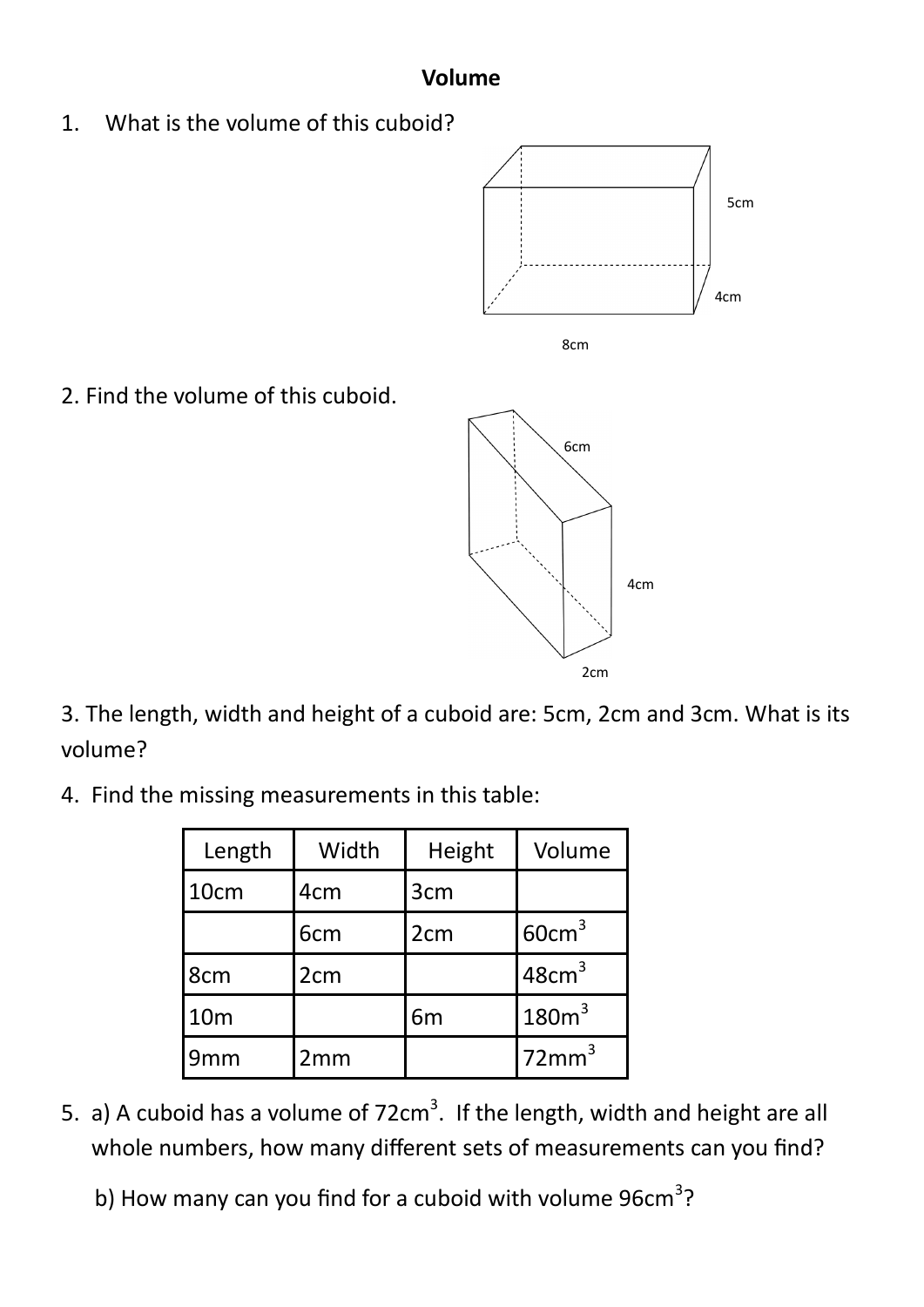- 6. What is the volume of a cube which has an edge measuring 2cm?
- 7. One face of a cube has an area of  $25 \text{cm}^2$ . What is its volume?
- 8. The surface area of a cube is  $96 \text{cm}^2$ . What is the length of one side? What is its volume?
- 9. A cube has a volume of 216cm<sup>3</sup>. What is the length of one side?

10. Kloggs Cereal Company is wanting to sell its new breakfast cereal—Choco Crispy Poppers. A 500g portion will take up  $700 \text{cm}^3$ . The box manufacturer makes 3 sizes of cardboard boxes:

| Box | Length (cm)   Width (cm)   Height (cm) |  |  |
|-----|----------------------------------------|--|--|
|     | 40                                     |  |  |
|     |                                        |  |  |
|     |                                        |  |  |

Which box would be most suitable for a 500g portion of Choco Crispy Poppers?

11. A cuboid has 3 different sized faces. The areas of 2 of the faces are 84 $cm<sup>2</sup>$ and 56cm<sup>2</sup>. The volume of the cuboid is 672cm<sup>3</sup>. Find

- a) the length, width and height of the cuboid.
- b) the area of the third face.
- 12. Find the volume of this shape.